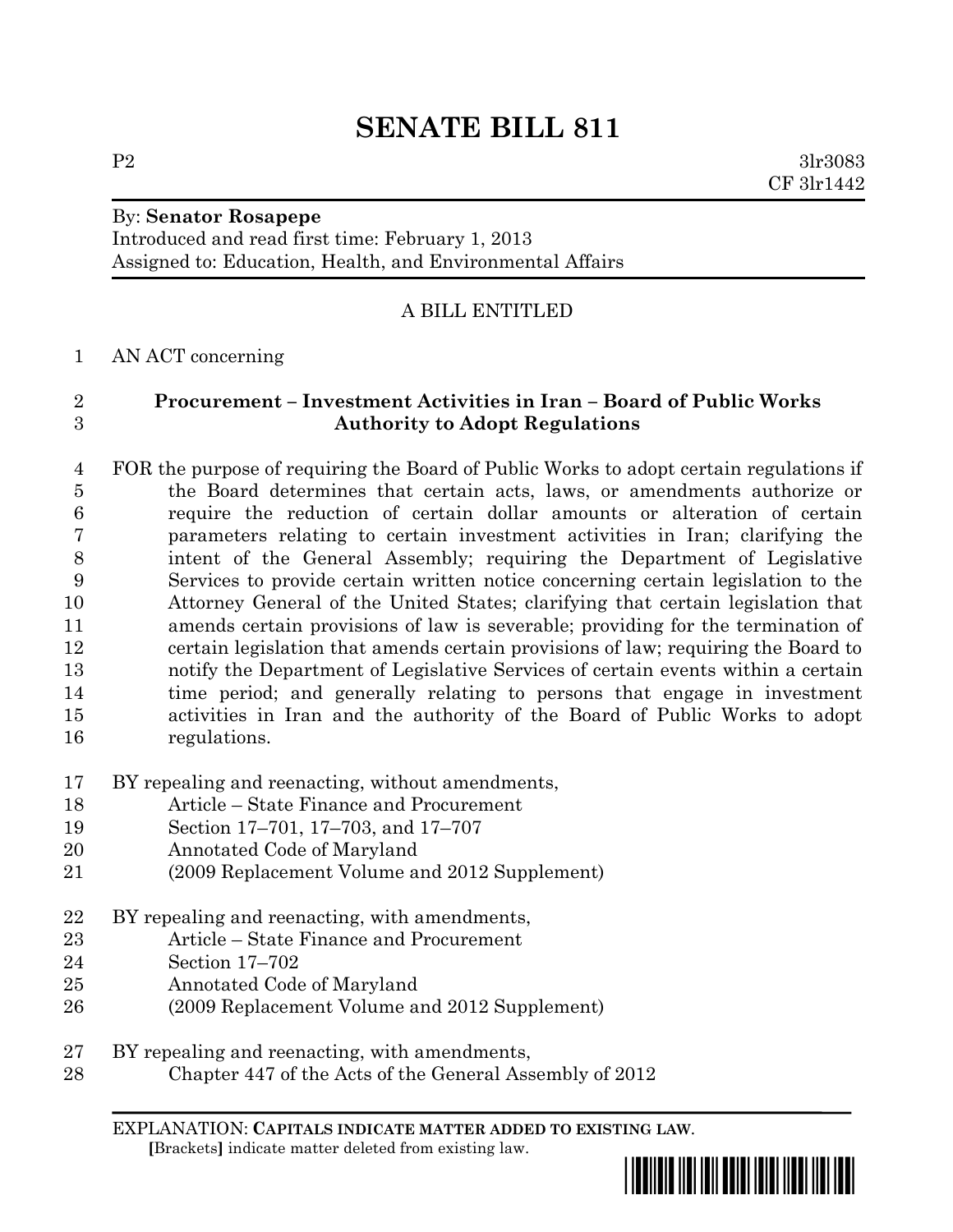|                     | $\overline{2}$                                                                                                                                                                                                        |                                                                                                                     | <b>SENATE BILL 811</b>                                                   |  |
|---------------------|-----------------------------------------------------------------------------------------------------------------------------------------------------------------------------------------------------------------------|---------------------------------------------------------------------------------------------------------------------|--------------------------------------------------------------------------|--|
| $\mathbf{1}$        | Section 2 through 5                                                                                                                                                                                                   |                                                                                                                     |                                                                          |  |
| $\overline{2}$<br>3 | SECTION 1. BE IT ENACTED BY THE GENERAL ASSEMBLY<br>- OF<br>MARYLAND, That the Laws of Maryland read as follows:                                                                                                      |                                                                                                                     |                                                                          |  |
| 4                   | <b>Article - State Finance and Procurement</b>                                                                                                                                                                        |                                                                                                                     |                                                                          |  |
| 5                   | $17 - 701.$                                                                                                                                                                                                           |                                                                                                                     |                                                                          |  |
| 6                   | (a)                                                                                                                                                                                                                   |                                                                                                                     | In this subtitle the following words have the meanings indicated.        |  |
| 7<br>8              | (b)                                                                                                                                                                                                                   | "Energy sector of Iran" means activities to develop petroleum or natural<br>gas resources or nuclear power in Iran. |                                                                          |  |
| 9<br>10             | "Financial institution" has the meaning stated in Section 14 of the Iran<br>$\left( \mathrm{c}\right)$<br>Sanctions Act of 1996 (Public Law 104–172).                                                                 |                                                                                                                     |                                                                          |  |
| 11<br>12            | (d)<br>of Iran.                                                                                                                                                                                                       |                                                                                                                     | "Iran" includes the government of Iran and any agency or instrumentality |  |
| 13                  | (e)                                                                                                                                                                                                                   |                                                                                                                     | "Person" includes:                                                       |  |
| 14<br>$15\,$<br>16  | a natural person, corporation, company, limited liability company,<br>(1)<br>business association, partnership, society, trust, or any other nongovernmental entity,<br>organization, or group;                       |                                                                                                                     |                                                                          |  |
| 17<br>18<br>19      | a governmental entity or instrumentality of a government,<br>(2)<br>including a multilateral development institution, as defined by the federal<br>International Financial Institutions Act, 22 U.S.C. 262r(c)(3); or |                                                                                                                     |                                                                          |  |
| 20<br>21<br>22      | any parent, successor, subunit, direct or indirect subsidiary of, or<br>(3)<br>any entity under common ownership or control with, an entity described in item (1) or<br>$(2)$ of this subsection.                     |                                                                                                                     |                                                                          |  |
| $23\,$              | (f)                                                                                                                                                                                                                   |                                                                                                                     | "Public body" means:                                                     |  |
| 24                  |                                                                                                                                                                                                                       | (1)                                                                                                                 | the State;                                                               |  |
| $25\,$              |                                                                                                                                                                                                                       | (2)                                                                                                                 | a county, municipal corporation, or other political subdivision;         |  |
| 26                  |                                                                                                                                                                                                                       | (3)                                                                                                                 | a public instrumentality; or                                             |  |
| $27\,$              |                                                                                                                                                                                                                       | (4)                                                                                                                 | any governmental unit authorized to award a contract.                    |  |
| 28                  | $17 - 702.$                                                                                                                                                                                                           |                                                                                                                     |                                                                          |  |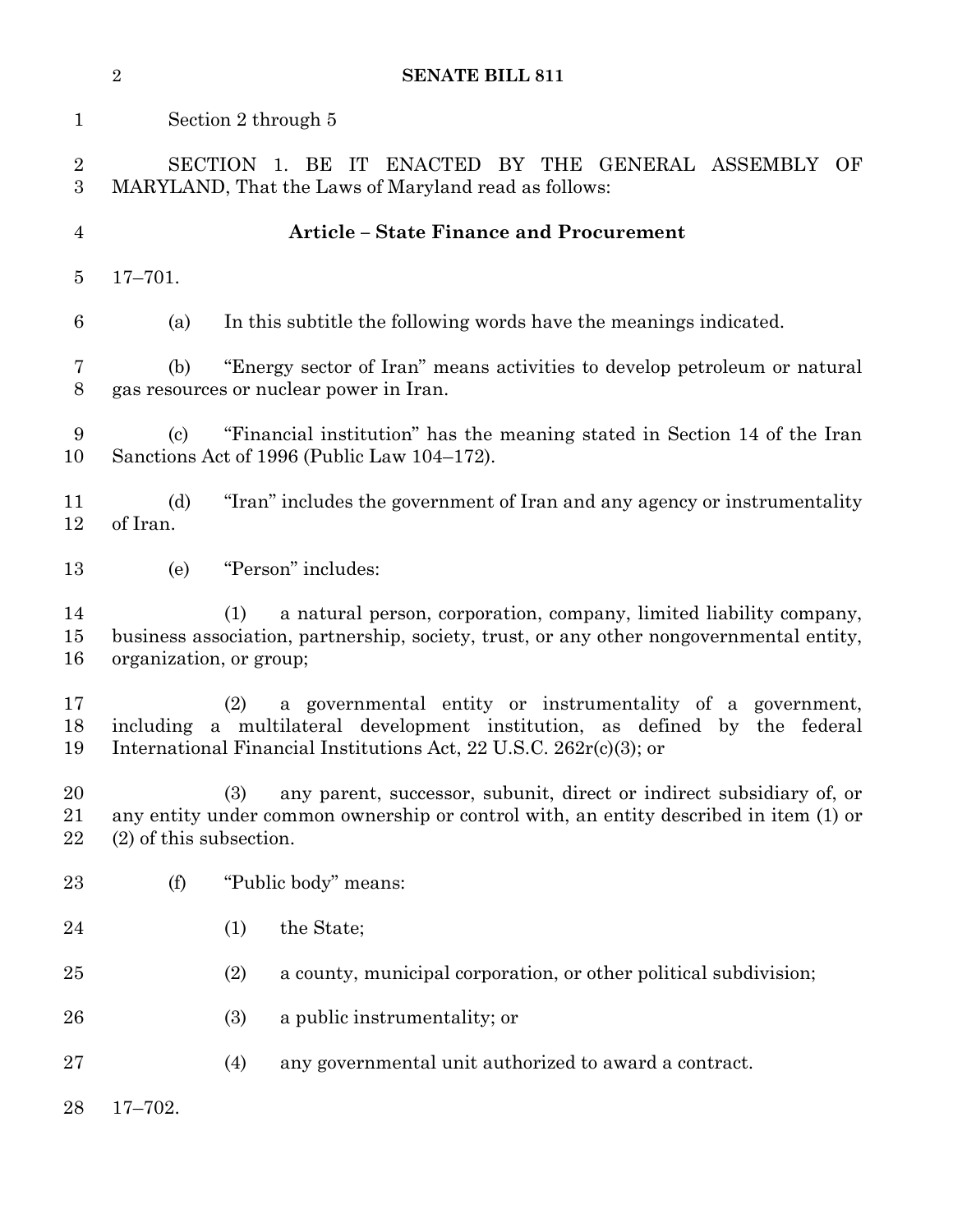#### **SENATE BILL 811** 3

 **(A)** For purposes of this subtitle, a person engages in investment activities in Iran if:

 (1) the person provides goods or services of \$20,000,000 or more in the energy sector of Iran, including a person that provides oil or liquefied natural gas tankers or products used to construct or maintain pipelines used to transport oil or liquefied natural gas for the energy sector of Iran; or

 (2) the person is a financial institution that extends \$20,000,000 or more in credit to another person for 45 days or more if the person to whom the credit is extended:

 (i) will use the credit to provide goods or services in the energy sector of Iran as described in item (1) of this section; and

12 (ii) is, at the time of the extension of credit, identified on a list created under § 17–704 of this subtitle as a person engaging in investment activities in Iran.

 **(B) IF THE BOARD DETERMINES THAT THE COMPREHENSIVE IRAN SANCTIONS, ACCOUNTABILITY, AND DIVESTMENT ACT OF 2010 HAS BEEN AMENDED OR ANY OTHER FEDERAL ACT OR LAW HAS BEEN ENACTED OR AMENDED THAT AUTHORIZES OR REQUIRES THE REDUCTION OF THE DOLLAR AMOUNTS PROVIDED FOR IN THIS SECTION OR OTHERWISE ALTERS THE PARAMETERS OF INVESTMENT ACTIVITIES IN IRAN FOR THE PURPOSE OF IMPOSING SANCTIONS, THE BOARD SHALL ADOPT REGULATIONS TO REDUCE THE DOLLAR AMOUNTS OR ALTER THE PARAMETERS.**

17–703.

24 A person that, at the time of bid or proposal for a new contract or renewal of an existing contract, is identified on a list created by the Board under § 17–704 of this subtitle as a person engaging in investment activities in Iran is ineligible to, and may not bid on, submit a proposal for, or enter into or renew a contract with a public body for goods or services.

17–707.

 This subtitle preempts any law, ordinance, rule, or regulation of any local governing body involving procurement contracts for goods or services with a person engaged in investment activities in Iran.

## **Chapter 447 of the Acts of 2012**

 SECTION 2. AND BE IT FURTHER ENACTED, That it is the intent of the General Assembly to implement the authority granted under Section 202 of the